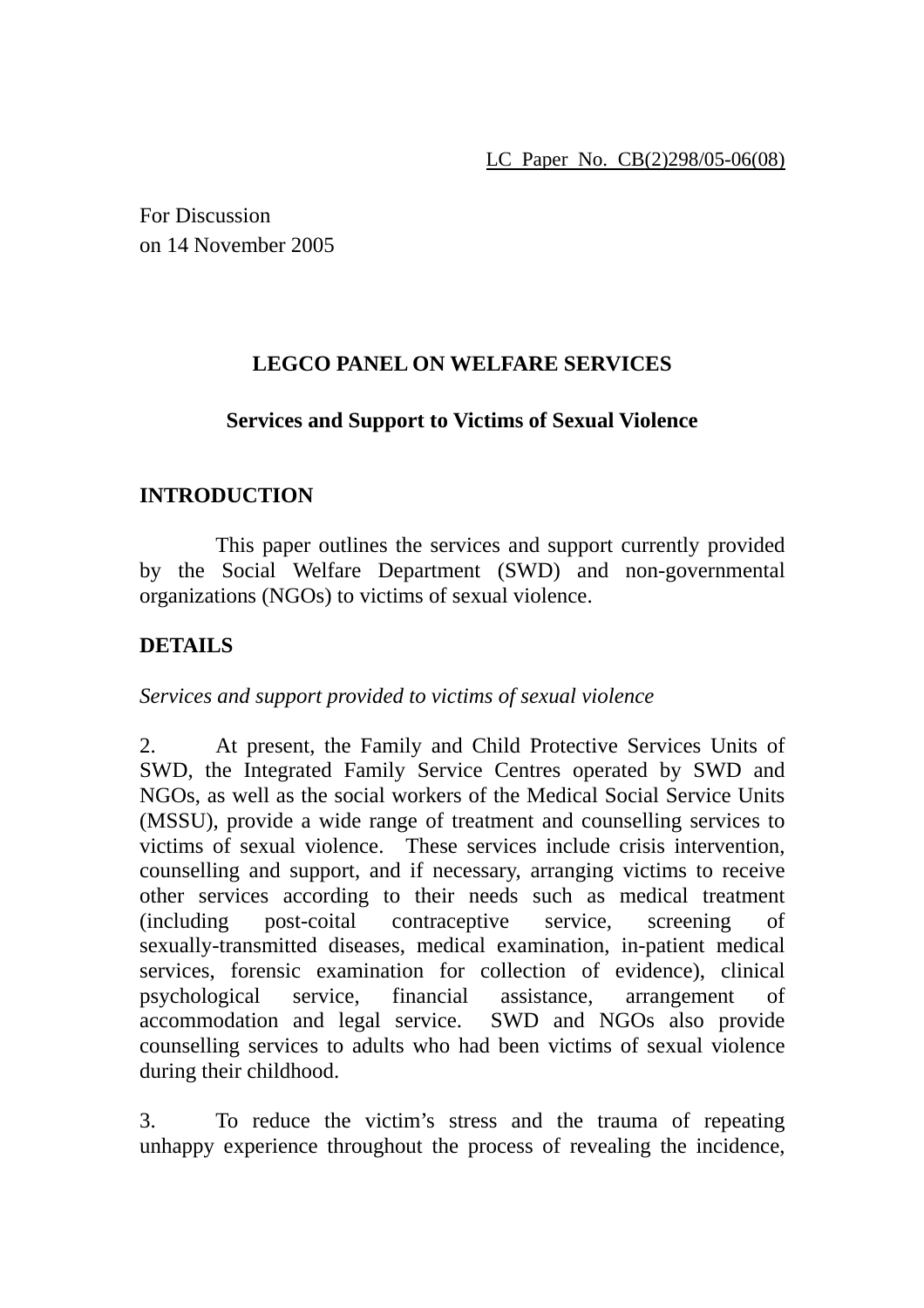the case manager approach is adopted to co-ordinate services provided by different professionals. Under most circumstances, a social worker would take up the role of a case manager. The victims may directly approach SWD or NGOs for assistance or be referred by other professionals, such as police officers and medical practitioners, etc. To enhance multi-disciplinary collaboration in handling sexual violence cases, SWD has also developed in conjunction with the related parties the "Procedural Guidelines for Handling Sexual Violence Cases" (Guidelines). The Guidelines have been adopted by different disciplines since 2002.

# *Other measures*

4. Multi-disciplinary co-ordination and collaboration in providing support services to victims of sexual violence is promoted through the Working Group on Combating Violence, or WGCV, under the chairmanship of the Director of Social Welfare. The main tasks of the working group include, among others, to examine the problem of sexual violence in Hong Kong, to review relevant procedures and guidelines, as well as to make recommendations on improvement measures.

5. SWD has since June 2003 developed a website and a booklet to promote the services available for the victims of spouse battering, child abuse and sexual violence, and to facilitate the access and sharing of information among the related professionals especially frontline workers handling sexual violence cases. SWD has also strengthened publicity and community education to encourage victims of sexual violence to seek help and to offer advice on ways to seek referral and assistance. An Information System on Sexual Violence Cases has also been established since January 2003 to keep track of information and trend of sexual violence cases in a more systematical manner.

# *The Sexual Violence Crisis Centre (Rainlily)*

6. Apart from the mainstream casework units, with funding support from the Hong Kong Jockey Club Charities Trust (HKJCCT), a Sexual